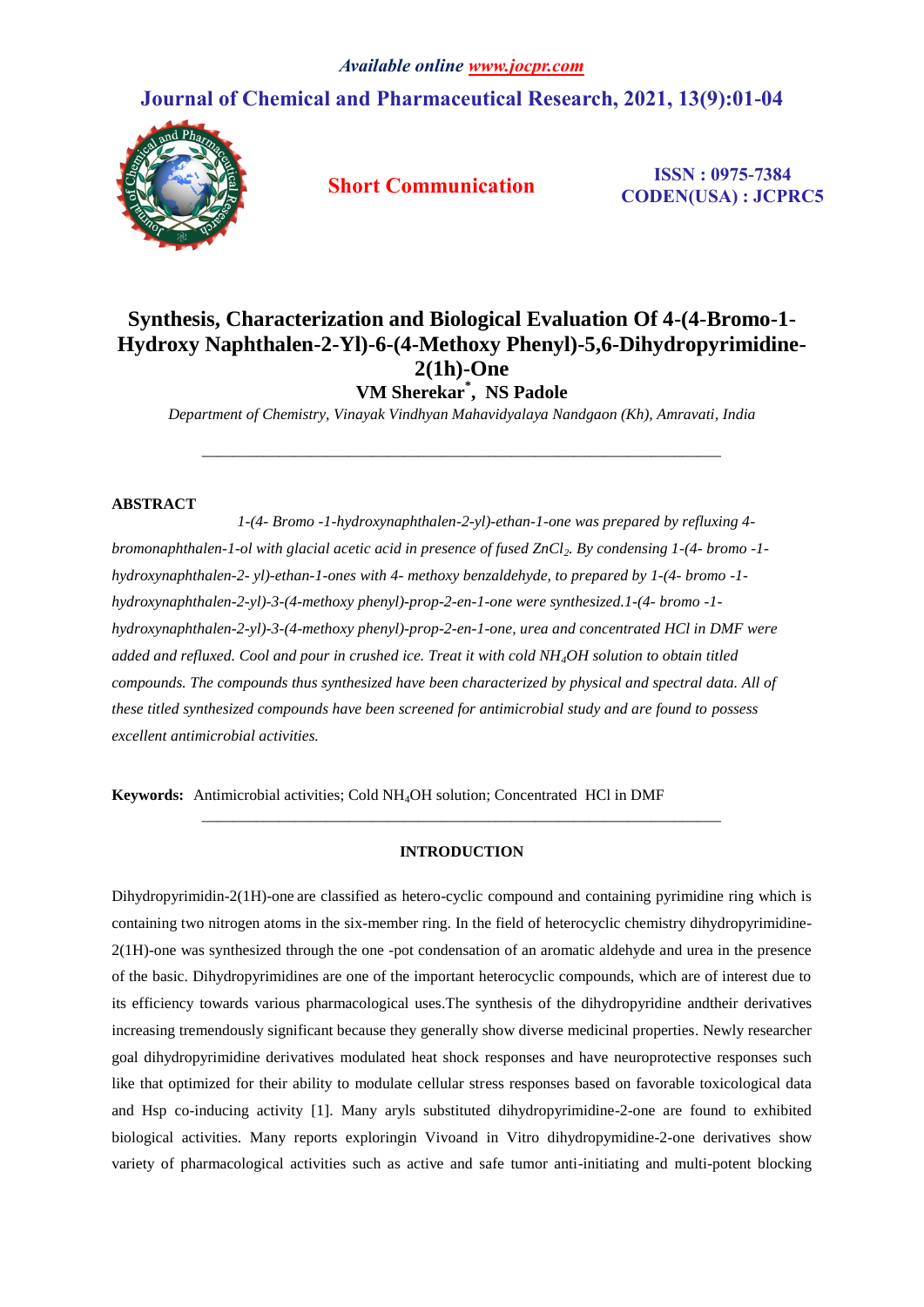agent, anxiolytic, antihypertensive agents, anticonvulsant, anticancer, analgesic activities,anti-bacterial, channel blockers, anti HIV. Their efforts are quite significant in literature hence considering the scope of dihydropyrimidine derivatives we have synthesized novel4-(4-bromo-1-hydroxynaphthalen-2-yl)-6-(4-methoxy phenyl)-5,6-dihydropyrimidine-2(1h)-one from 4- bromonaphthalen-1-ol and studied for their biological activities [2].

### **MATERIALS AND METHODS**

#### **Synthesis of 1-(4-Bromo-1-hydroxynaphthalen-2-yl)-ethan-1-one**

1-(4-Bromo-1-hydroxynaphthalen-2-yl) ethan-1-one was prepared by modified Nenchis method in which 4 bromo- naphthalen-1-ol was refluxed with glacial acidic acid in presence of fused  $ZnCl<sub>2</sub>$ .

### **Synthesis of 1-(4-Bromo-1-hydroxynaphthalen-2-yl)-3-(4-methoxy phenyl)-prop-2-en-1-one**

1-(4-Bromo-1-hydroxynaphthalen-2-yl)-3-(4-methoxy phenyl)-prop-2-en-1-one were synthesized from 1-(4- Bromo-1-hydroxynaphthalen-2-yl) ethan-1-one by condensing it with 4-methoxy Benzaldehydewere added in ethanol solvent and KOH mixture [3].

# **Synthesis of 4-(4-Bromo-1-hydroxy naphthalen-2-yl)-6-(4-methoxy phenyl)-5,6-dihydropyrimidine-2(1H) one**

4-(4-Bromo-1-hydroxy naphthalen-2-yl)-6-(4-methoxy phenyl)-5,6-dihydropyrimidine-2(1H)-one were prepared from 1-(4-Bromo-1-hydroxynaphthalen-2-yl)-3-(4-methoxy phenyl)-prop-2-en-1-one was reflux with urea and concentrated HCl in DMF. It was then treated with cold NH4OH.

#### **In present work the compounds under investigation are**

**Compound 1:** 4-(4-Bromo-1-hydroxy naphthalen-2-yl)-6-(4-methoxy phenyl)-5,6-dihydropyrimidine-2(1H) one.

**Compound 2:** 4-(4-Bromo-1-hydroxy naphthalen-2-yl)-6-(3, 4-Dimethoxy phenyl)-5,6-dihydropyrimidine-2(1H)-one**.**

**Compound 3**: 4-(4-Bromo-1-hydroxy naphthalen-2-yl)-6-(3-Hydroxy phenyl)-5,6-dihydropyrimidine-2(1H) one.

**Compound 4:** 4-(4-Bromo-1-hydroxy naphthalen-2-yl)-6-(4-Hydroxy phenyl)-5,6-dihydropyrimidine-2(1H) one.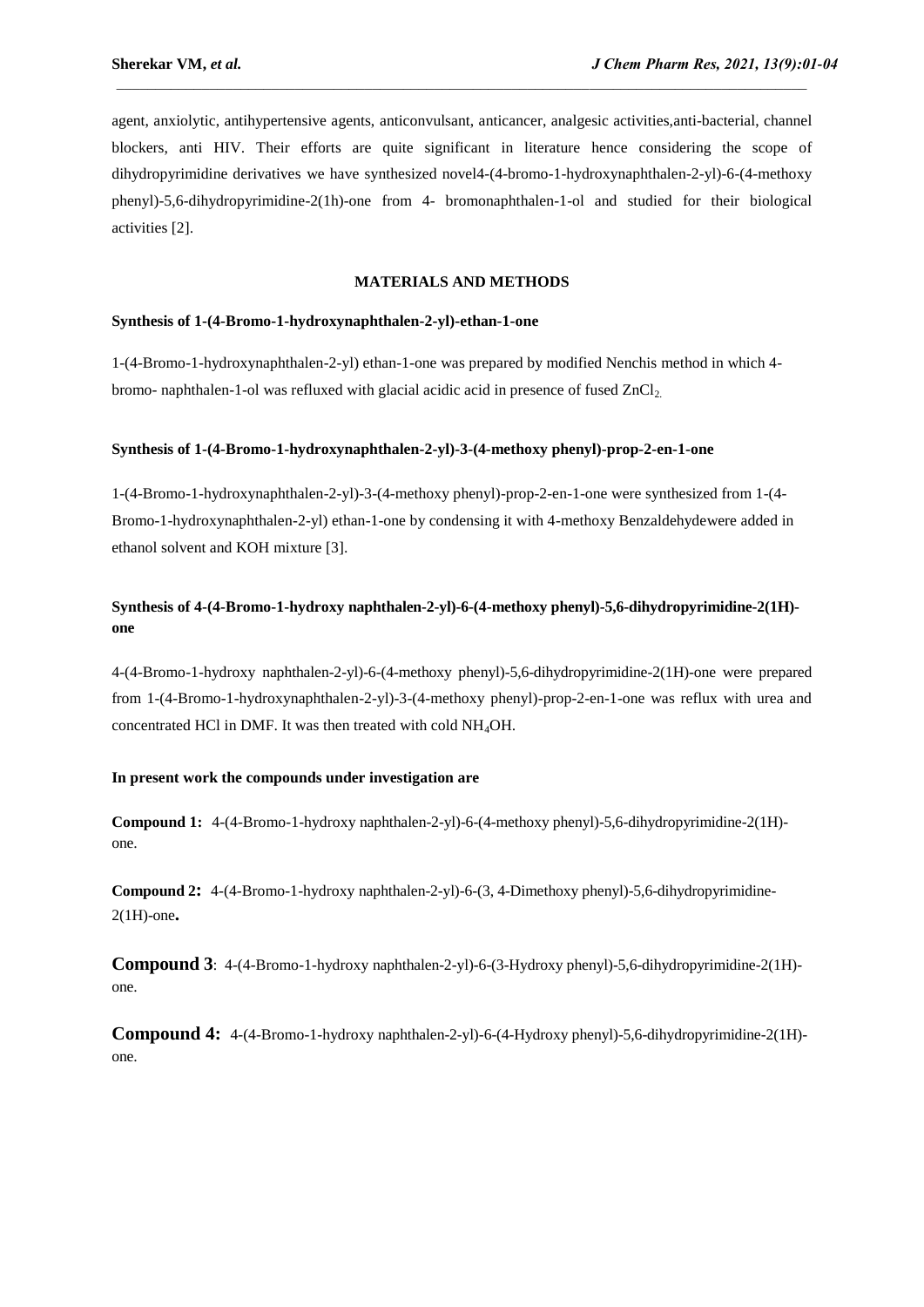| S/n<br>$\mathbf 0$ | Compo<br>und no | $R1$    | R <sub>2</sub> | Molecular formula | <b>Melting</b><br>Point<br>0 <sup>C</sup> | $\%$<br>Yield | % Nitrogen |                | R.F<br><b>Value</b> |
|--------------------|-----------------|---------|----------------|-------------------|-------------------------------------------|---------------|------------|----------------|---------------------|
|                    |                 |         |                |                   |                                           |               | Found      | Calcul<br>ated |                     |
| $\mathbf{1}$       | 1               | $-OCH3$ | $-H$           | C17H17N2O2Br      | $259^0C$                                  | 45%           | 6.65       | 6.62           | 0.59                |
| 2                  | $\overline{2}$  | $-OCH3$ | $-OCH3$        | C17H19N2O4Br      | $225^0C$                                  | 48%           | 6.23       | 6.20           | 0.67                |
| 3                  | 3               | -H      | $-OH$          | C17H15N2OBr       | $228^0C$                                  | 45%           | 6.90       | 6.85           | 0.56                |
| $\overline{4}$     | $\overline{4}$  | $-OH$   | $-H$           | C17H15N2O2Br      | $269^0C$                                  | 51%           | 5.89       | 5.82           | 0.55                |

**Table 1: Physical Data of synthesized compounds**

### **Spectral Analysis**

**IR**(vmax) (cm<sup>-1</sup>): 1625 (C=O, str), 3345 (NH, str), 1569 (C=N), 1171(C-O-C), 758(monosubstituted Benzene **NMR** (δ ppm): 1.3-1.8 (m, 2H, -CH<sub>2</sub> of pyrimidine), 10.31 (s, 1H, -OH),3.62 (s, 3H, -OCH<sub>3</sub>),2.53 (s, 3H, CH<sub>3</sub>)

### **ANTIMICROBIAL STUDIES**

 All above synthesized 4-(4-Bromo-1-hydroxy naphthalen-2-yl)-6-(4-methoxy phenyl)-5,6 dihydropyrimidine-2(1H)-onehave been studied for their antimicrobial activity against *Escherichia coli*, Proteus mirabilis, Staphylococcus aureus, Pseudomonas aeruginosa [4]. The culture of each species was incubated at 370C and the zone of inhibition was measured after 24 hr. Results are tabulated in Table. Most of these compounds were found active [5].

### **CONCLUSION**

Thus, from above results it was observed that these heterocyclic compounds were found effective against *Escherichia coli*, Proteus mirabilis, Staphylococcus aureus, *Pseudomonas aeruginosa*. So those compounds can be easily be used for the treatment of diseases caused by test pathogens, only when they do not have toxic and other side effects.

### **TITLE OF CONFERENCE PAPER**

- 1. Synthesis and Antimicrobial Evaluation of Substituted Pyrazoline obtained from 1-( 4-Chloro-1- Hydroxynaphthalen-2Yl)-3-Aryl-Prop-2-EN-Ones.
- 2. Synthesis and Biological Studies of 1-[4-(4-bromo-1-hydroxynapthalen-2-yl) hydroxy-6-aryl-5,6 dihydropyrimidine-1(2H)-yl] ethan-1-one.